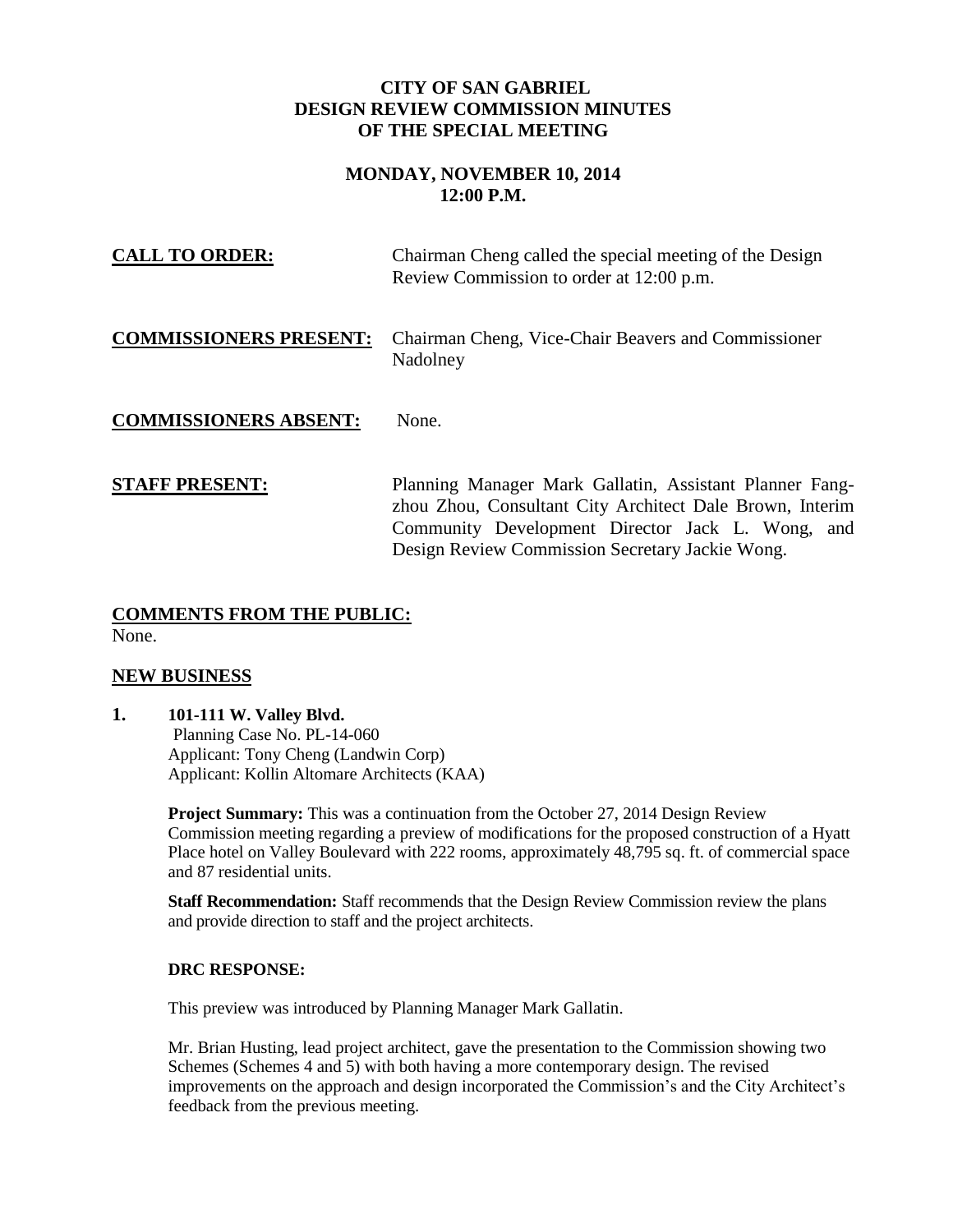City Architect Dale Brown stated that Scheme 5 seems pretty unrelenting but the things he prefers from it are the cut off along Del Mar, and the condos on the top left with large patio decks, which one could see from the arch styles. He suggested eliminating the glazing on the top floor. He stated that Scheme 4 is intriguing but prefers a building with a base to it. He liked the pool deck and walkway design and the horizontal elements that break the massing. He commented that the elevation with canopies on the street are better but misses the finely detailed glazing that was present in the previous schemes.

Vice-Chair Beavers liked Scheme 4 over Scheme 5. He stated the top and bottom have an elegant flair and commended the nice touch on the brackets. He stated if the project team would be willing to pull the doors back and create a colonnade these would form a much stronger base. He added that if there is a recessed space there, the restaurants can be drawn out but the downside would be losing square footage. He likes to see the ground floor to be open to give the area breathing room. He also stated that he likes that the frames are on the ground, giving the building a nice vertical treatment.

Mr. Michael Kollin, project architect, stated that their team also liked architecturally pulling back the entrance on Del Mar and Valley but hoped it won't be a deal breaker.

Mr. Brown stated that it would be the best ways to bring life to the building, having people see patrons eat from the outside.

Commissioner Nadolney suggested recessing the top floor windows and possibly bringing that down to help with the elevation. She agreed with Mr. Brown's comments about the frames giving a demarcation line almost halfway that unifies the building. She commented that Scheme 4 is more urban but found Scheme 5 looking very institutional. She would like to see a marriage of the two schemes. She found the overhangs not suitable for the project and a little overkill. She stated that she prefers the materials and elevations on Scheme 4 but massing-wise, she likes Scheme 5.

Chairman Cheng stated that Scheme 4 has a stronger base and that the corner along Del Mar on Scheme 5 has a lot of positives. He suggested if that could be worked on Scheme 4 that will make that corner look more exciting. He also suggested having a better element on the bottom level so as not to look dated. He stated to refine the details on the front and that breaking the two buildings into two elements looks pedestrian friendly. He commended the project team for their efforts and suggested to work on the corner a little bit more. He then talked about finding the right art pieces and suggested to make the artwork more visible in the outdoor dining area as well as the pool deck area.

In conclusion, the Commissioners agreed that they liked what they saw and that the design is close enough to be presented to the joint Planning Commission and Design Review Commission meeting scheduled for Monday, December 1, 2014.

**DRC ACTION:**  None.

**APPROVAL OF MINUTES:** None.

**COMMENTS BY STAFF:** None.